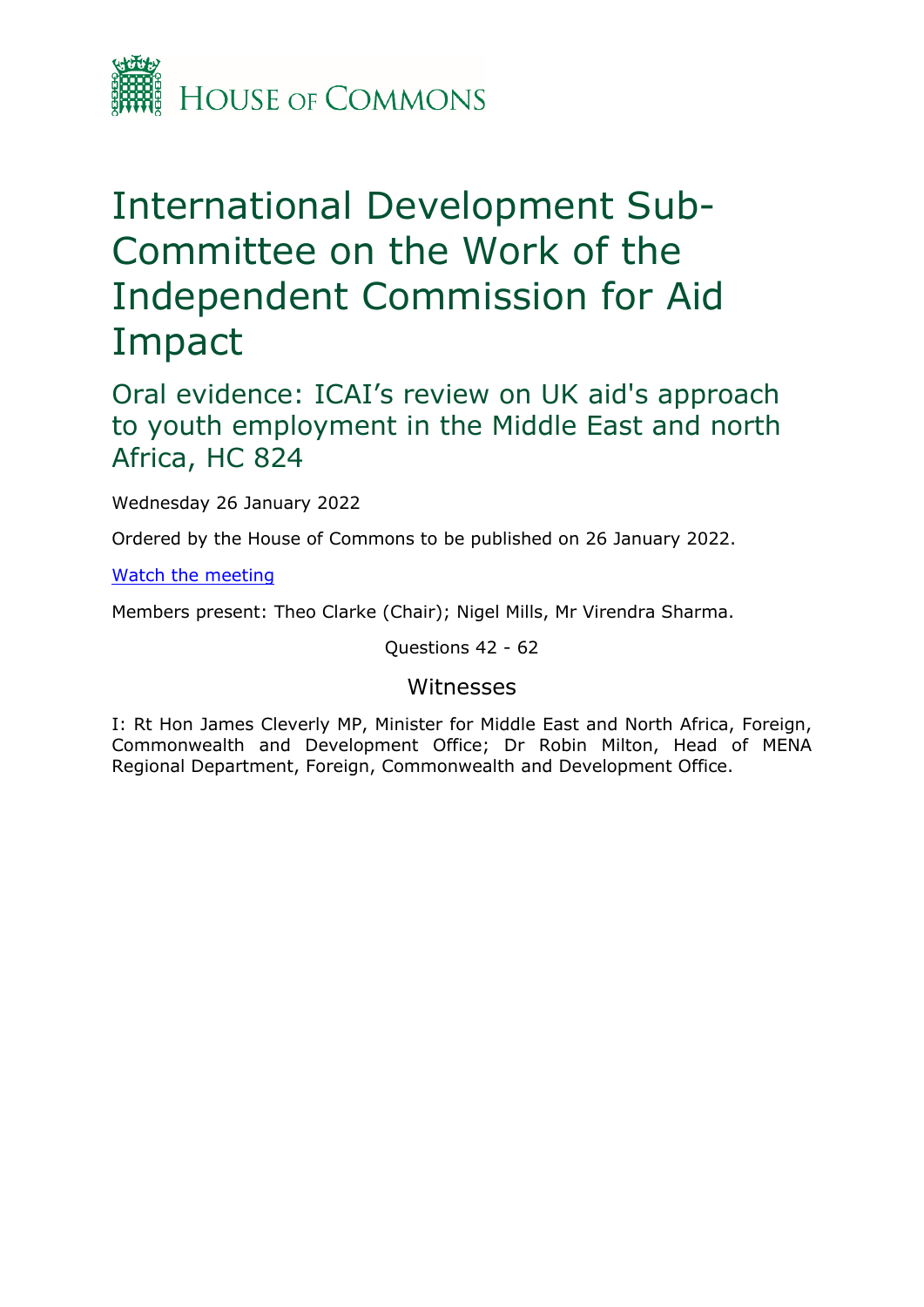

## Examination of Witnesses

Witnesses: Rt Hon James Cleverly MP and Dr Robin Milton.

Q42 **Chair:** Welcome to our witnesses for the second of our oral evidence sessions on the Independent Commission for Aid Impact's review into UK aid's approach to youth unemployment in the Middle East and north Africa. I am delighted today that we are joined by the Minister for the Middle East and North Africa and the head of the regional department at the FCDO.

Minister, if I could ask you first, was the ICAI review suitable, given that there is no dedicated programme for youth unemployment in the Middle East and north Africa?

**James Cleverly:** I have always said that scrutiny, to Government Departments, is a bit like a trip to the dentist. Ultimately, you know it is good for you but it is never something that you would volunteer for.

On the most general point, the work that ICAI does is something that we value. On this particular report—and you touched on it in your question the Department's view is that there was a bit of a misalignment between what the report was seeking to investigate and the FCDO's approach. As a Department, we do not have a specific workstream or programme stream aimed at youth unemployment—or the converse, youth employment—in the Middle East and north Africa. We do, of course, have programmes that support broader economic development. By nature of the region, things that generate economic development and jobs are going to have a significant impact on youth populations, because these are countries with disproportionately young societies.

We do not specifically tailor much of our work around this and, therefore our feeling is that, while we welcome the report, we do not think that its scope really matched how we present or orientate ourselves in the region.

Q43 **Chair:** ICAI identified 115 programmes with a total value of £2.4 billion that were relevant to youth unemployment. Is it possible to determine how much of that sum is being spent specifically on youth unemployment?

*James Cleverly:* This is where it genuinely gets quite difficult for us. When we programme work and allocate funding, we make sure that we embed criteria within that assessment to make sure that we are getting good value for money and that any lessons learned can be applied to future programmes. The yardstick against which we measure the work is defined by the primary function of that expenditure. There are always secondary functions and, as I said, any economic development work in the Middle East and north Africa will have an impact on youth employment, just as night follows day.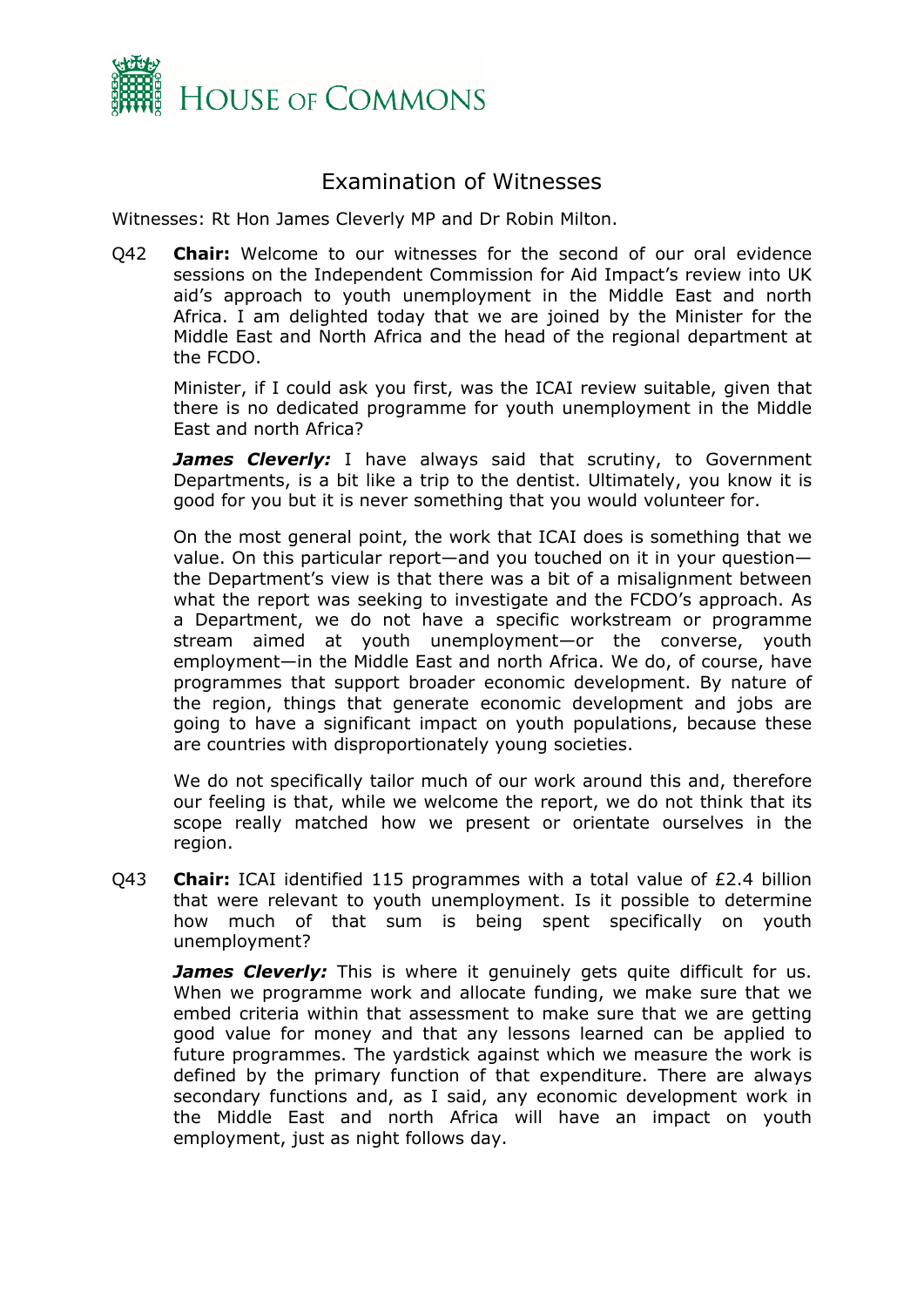

Because that is not the primary focus, that is not necessarily the yardstick that we measure that against. The short answer to your question is that we cannot quantify it in the way that the report or the Committee might wish us to.

Q44 **Chair:** I take that point. Would the FCDO consider separate reporting in its accounts and expenditure on this issue in the future?

*James Cleverly: I am uncomfortable making that commitment, because* form follows function. It is the old McKinsey consultancy "If you want to change it, you measure it." If we start measuring it, there is a risk that it would—I do not want to say "distort"—steer programmes towards an outcome that is not necessarily the primary outcome of that work.

All scrutiny, whether external or internal, comes with a financial and staffing overhead. Measuring something that we are not primarily seeking to achieve runs the risk, particularly in an area of constrained resources, both human and financial, of potentially diverting resource away from things that are our primary goals. I would not want to give you an absolute hard no but, as I say, I am uncomfortable making a full commitment.

*Dr Milton:* Building on that, I would underline that ICAI itself acknowledges that only three out of the 19 programmes that it surveyed had a primary objective of promoting youth employment. There were other programmes in that sample that had broader employment and economic development objectives. Given that very narrow focus, we do not track, as the Minister says, specific expenditure targets on youth employment. As a rule, we do not, in FCDO, publish thematic breakdowns. As you are aware, on our development tracker, which is out there in the public domain, all this expenditure data can be accessed on a project-by-project basis.

Q45 **Chair:** Minister, ICAI's review gave an amber/red score, meaning that improvements were required in a number of areas. Why did the Government only partially accept recommendations 2, 4 and 5?

*James Cleverly:* This brings us back to the point I was making and our concern about a misalignment between what we were doing and how we are measured. From the outset, we were saying that this is not directly something that we are trying to achieve through these programmes. We tend to focus on the macro-level economic reforms.

If successful, they will, inevitably, have a positive impact on youth employment because of the disproportionately young populations, but because they are not the primary focus, if we are measured against something that we are not primarily seeking to achieve, in our view, it is unsurprising that we are not necessarily going to score terribly highly on that.

That said, I do not want to give the impression that we are disregarding the feedback, because we are not. There absolutely are elements that we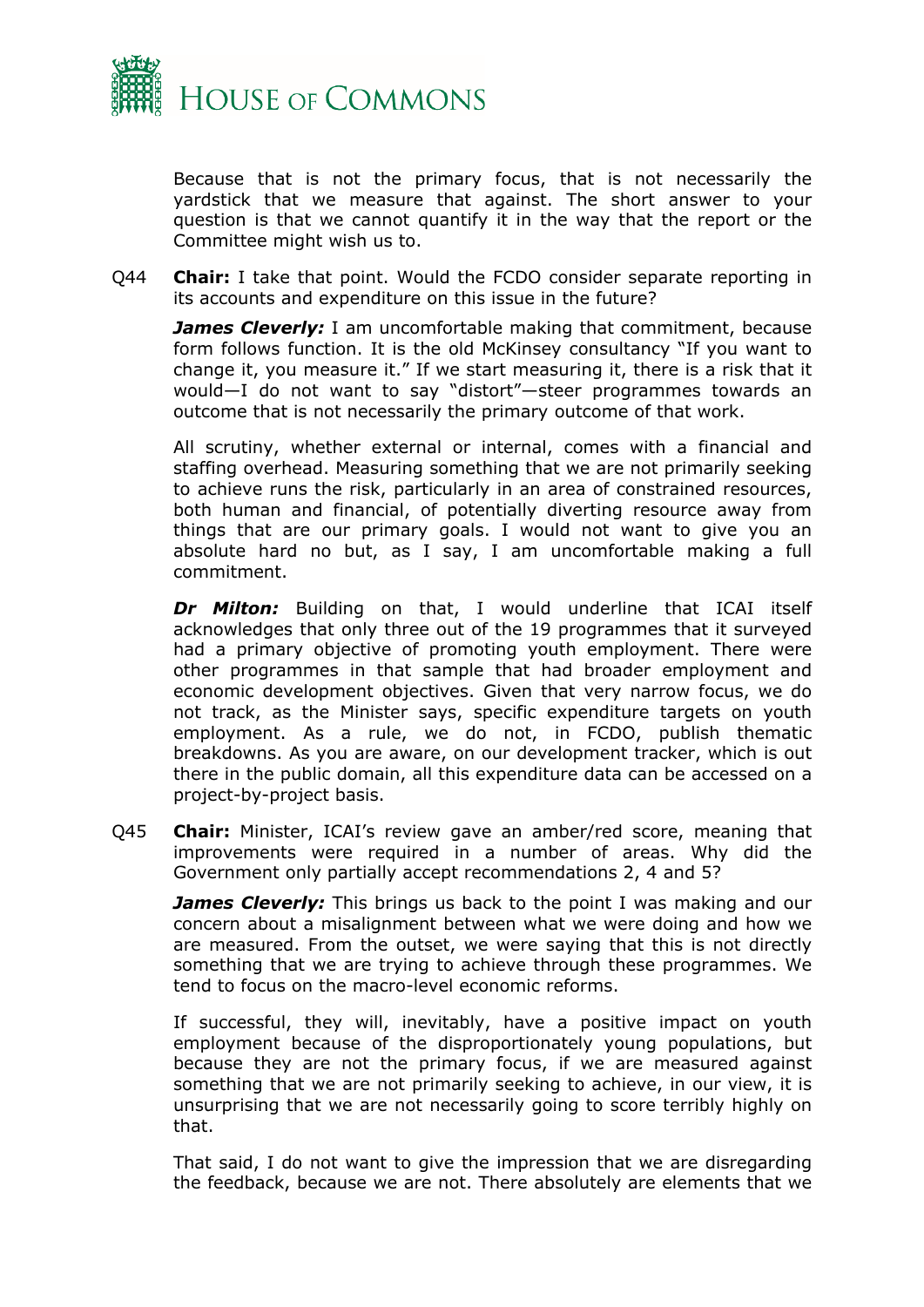

can take on board, which are more broadly applicable. On a number of areas, we just felt that we were being measured on something that we said we were not trying to achieve and, unsurprisingly, thought it was a bit unfair if we are marked down for not achieving something that we were not trying to achieve.

Q46 **Chair:** Will you commit to closer engagement and co-operation with ICAI in its review processes, including access to all documents, where necessary, in order to enable it and us, as a Committee, to scrutinise ODA expenditure more transparently and effectively?

*James Cleverly:* We aim to be as transparent as possible, always with that caveat "as possible", because there are, on limited occasions, areas where we might want to maintain a degree of discretion for the safety and security of delivery partners, for example, in a relatively small number of cases, and sometimes because the cost to get a level of granularity that others might desire becomes disproportionate. We do absolutely aspire to being open and transparent, and score well on that.

I joked about it at the beginning, but scrutiny is always a little painful. If it is done right, it should be a little uncomfortable, but we do recognise that it very much adds value to what we do. Even in areas where we have felt that there was a misalignment, we absolutely will take on board recommendations, or parts of recommendations, that we genuinely believe are relevant and useful. That is why we are saying "partially", and we certainly do not want to give the impression that we are disregarding this in its entirety.

*Dr Milton:* The partiality comes to the fore for us. As the Minister said, to some extent, it goes back to the scope of work. On a number of recommendations, it is whether you are glass half-full or glass halfempty. For example, on youth consultation, ICAI acknowledges that we did consult in 50% of those programmes. Where we did not consult was in the set of programmes that did not have a direct youth employment objective.

Generally, we follow good practice in FCDO to consult with all stakeholder groups that are likely to benefit across all programmes, but those gaps were there, which account for the partiality, for example, in that particular recommendation.

Just to give another quick example, which we might come on to, on the issue of how we manage our multilateral partnerships, we did not fully recognise some of the findings that it came up with in terms of our sense of how we engage at both an operational and a strategic level with multilateral partners.

Q47 **Nigel Mills:** Just drilling down a bit more—if you will pardon the dentist reference—into where youth employment is as a priority, you are writing a new strategy for the Middle East and north Africa. Would trying to reduce youth unemployment and contribute to measures that achieve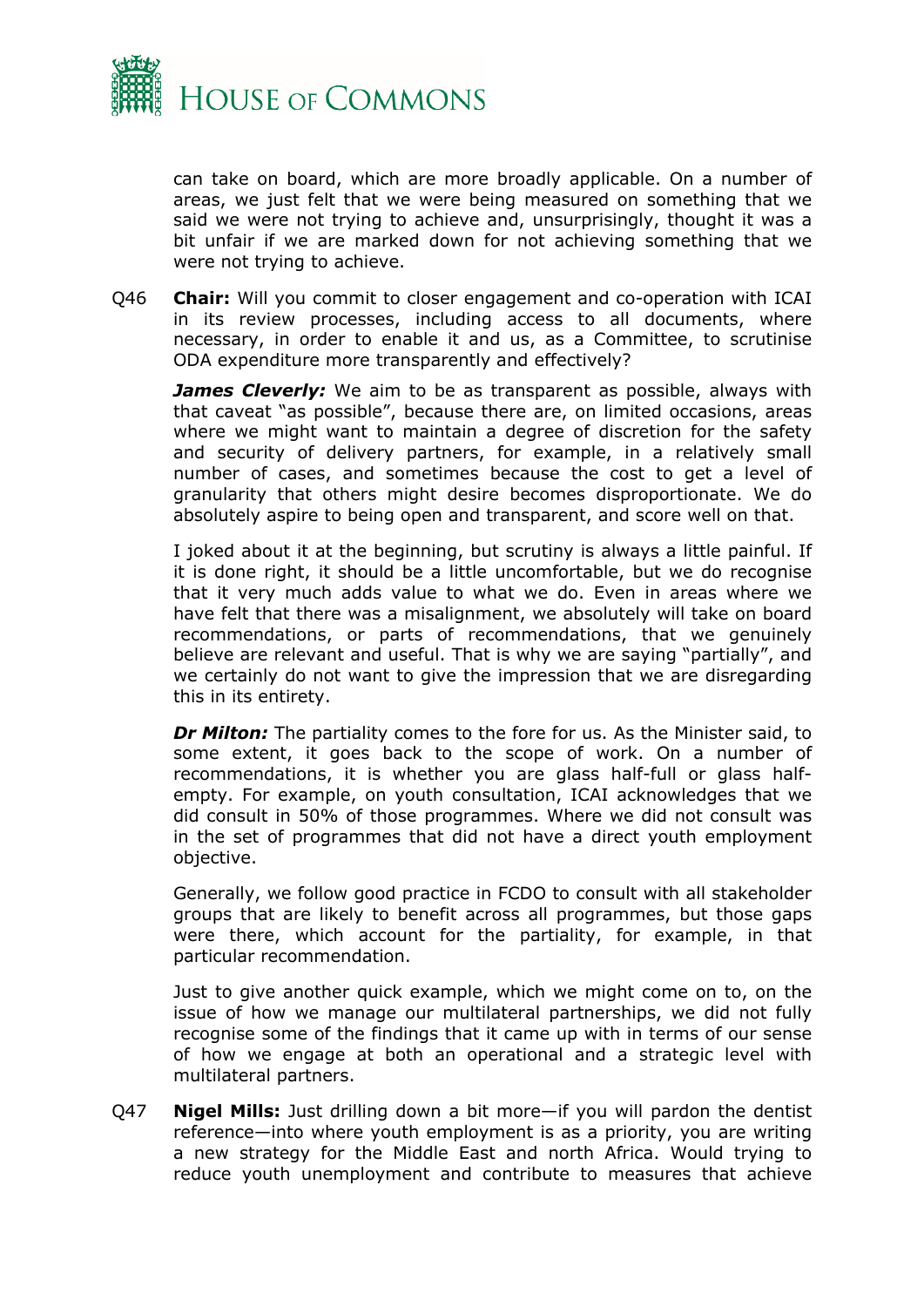

that not be quite a key part of a strategy for a region where there are increasing amounts of young people newly entering the workforce? Would you recognise that that is a priority for stability and prosperity in those countries?

**James Cleverly:** I will invite Robin to speak in a moment, but I completely get that point of view. Also, in this region, it is almost the case that the opposite is just as true. I know it is a bit of a cliché, but a rising tide lifts all ships. In this region, we know that, if we can get economic stability and growth, and employment growth in general, there will be, because of the disproportionately young populations, an increase in youth employment by default.

It is almost impossible to have an increase in overall employment in some of the countries in the region that have large amounts of youth unemployment—it is almost impossible to grow employment in general and it not benefit the young people of that region, just because of the demographic breakdown.

To specifically target youth unemployment, or to increase youth employment, as a more positive way of looking at it, would require an additional degree of focus and targeting, which would come with an administrative and cost overhead by default, for something that you can achieve more straightforwardly.

Take Jordan, for example. It has a significant youth unemployment challenge—it is certainly not the only country in the region to have one and it recognises that. If we can get the Jordanian economy firing on all cylinders, young people will benefit enormously. Others will too, but they will disproportionately benefit, because it is a young population.

If you are saying, "We are going to focus just on the young people," it is perhaps a trickier project to do that, so you are using a potentially more expensive, more targeted and more difficult project to achieve largely the same thing as a simpler and cheaper method. That is where we come at it from.

Q48 **Nigel Mills:** No one is suggesting that we exclusively do this. What we are asking you is that, when you are developing and planning projects, you have in there, as one of the objectives or questions, "How will this help tackle youth unemployment?" It is one of the key things that we know we need to tackle in these areas. In order to know whether you are being successful, you would want to measure what the impact would be and to make sure that those projects at least had some eye on how all this worked for young people, so that we get as many people in the net as possible. That is all we are saying. We are not saying, "Ignore anybody over 25." We are just saying, "Have this in there from the start as something that you are planning and then follow up on."

**Dr Milton:** I would just stress that we are going through a process, post spending review, of working out future priorities and use of ODA. It would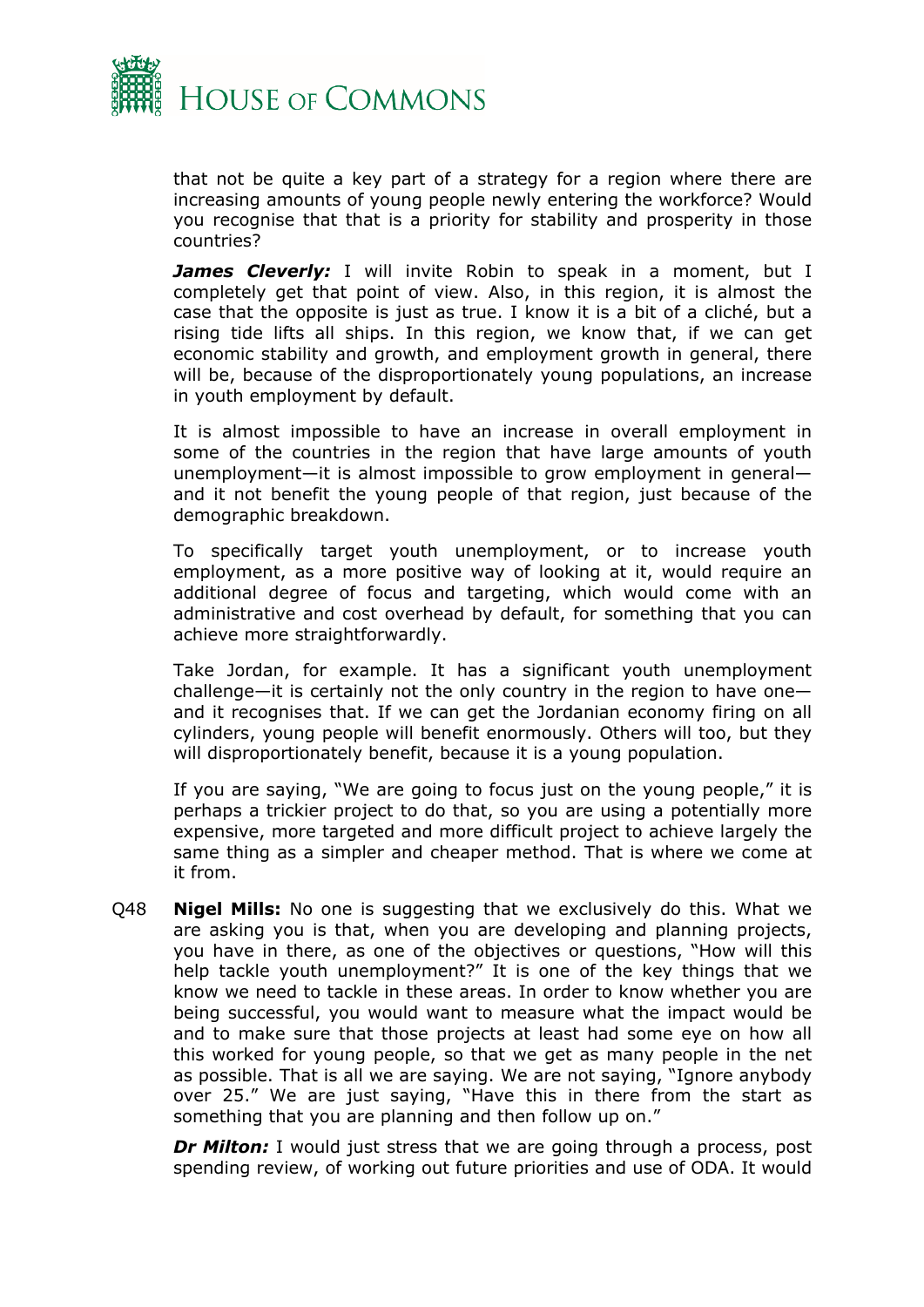

be premature to pinpoint exactly what the mix of those would be in the MENA context. Having said that, the Minister and the Foreign Secretary have been very clear that economic development, trade and investment are going to be critical FCDO priorities going forward.

The answer to your question is that, of course, it is and will remain important to us. The question is how best to tackle it, and the Minister has touched on different approaches to that. We would maintain that a broad-based approach of promoting economic growth, noting that more than 50% of the population across many middle eastern countries are youth under 25, is appropriate.

We can come on and talk about the issue of how one sets and reports on specific targets. There are a lot of complex issues around that, but the main response is that we will be actively considering employment as a priority in the mix of others going forward.

Q49 **Nigel Mills:** Do you know when your new Middle East and north Africa strategy will be published? Will it be published? Will we get to see this?

*Dr Milton:* We have no plans to publish it at this stage.

Q50 **Nigel Mills:** Turning to a couple of the recommendations from ICAI that you did not fully accept, number 4 was that you should routinely consult young people who are expected to benefit from your programmes and use their feedback to shape programme design and implementation. It does not sound all that controversial to me, but you partially accepted that and said you were committed to engaging with young people. Is that implying that you are committed to engage but then not to use their feedback? Is that the difference between the two statements—that you will speak to them but ignore what they say?

*James Cleverly:* No. If that was the implication of our phraseology, I apologise to the Committee that that is how it came across. We do have pre-existing programmes. It is going to sound as if I am picking on Jordan, but, in this way, we step towards where the Committee's questions are directed. In Jordan, we are setting up an advisory board with youth representatives to help guide our programming in that country. We absolutely recognise that youth voices are important. When I have been on trips to the region, I have ensured that I have spoken to young voices, women's voices, and young women's voices particularly, to ensure that we listen to and embed their views in our thinking when we set up programming.

On this one, where it talks about routine youth consultation, it goes back to that broader point. You sometimes need something with laser-point targeting, and sometimes something more universal, more straightforward and easier to implement. Where, in this region, the demographics mean that universal economic development programmes are going to disproportionately benefit young people, because they are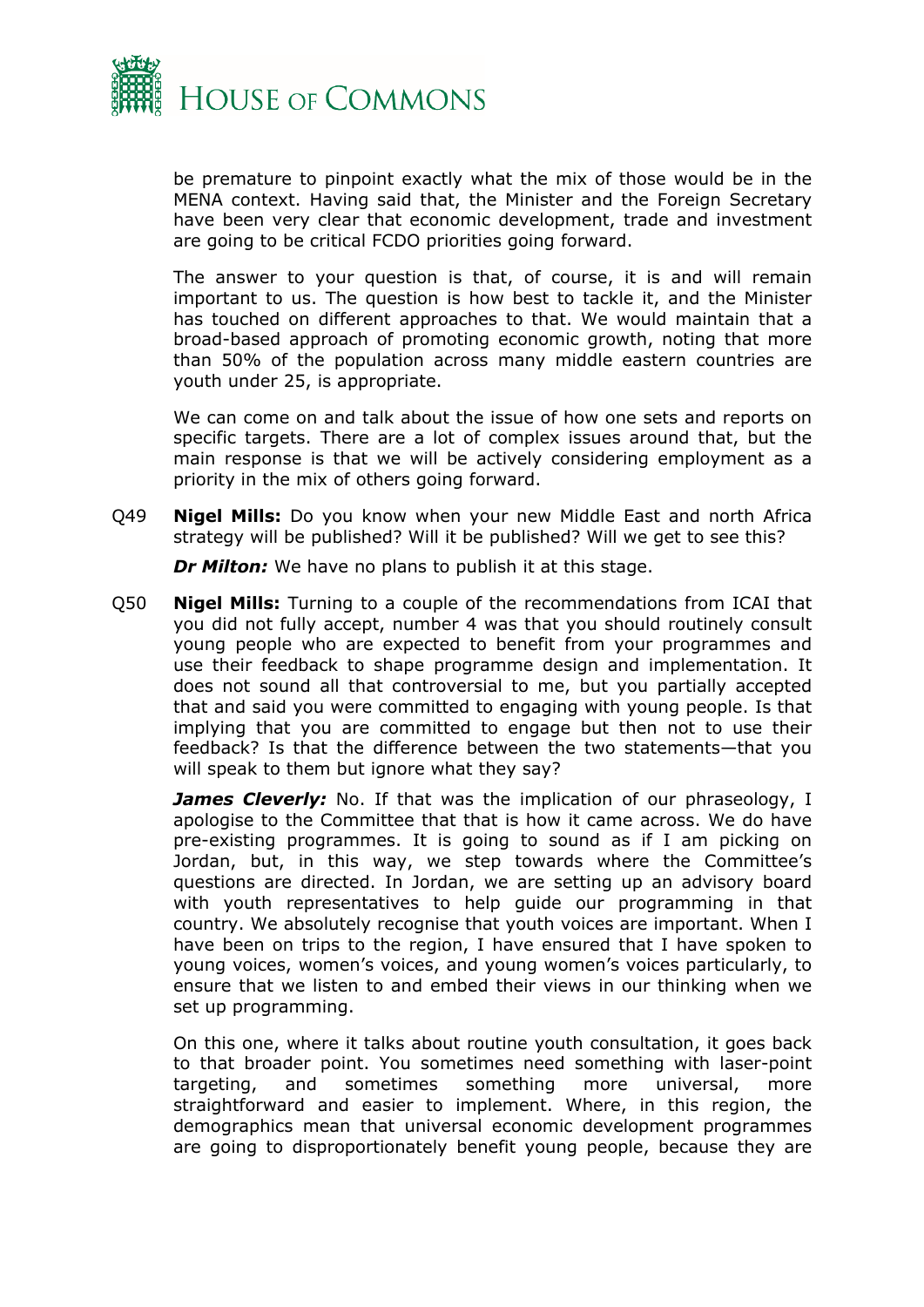

disproportionately members of the population, we can achieve it more simply.

Q51 **Nigel Mills:** You would accept, though, that, where young people are targeted to be a beneficiary of one of your programmes, you should consult them and then use their feedback to shape the programme's design and implementation. That is not controversial.

*Dr Milton:* ICAI has acknowledged that, in 50% of the programmes, we have included consultation with youth.

Q52 **Nigel Mills:** I just wonder why you did not accept the recommendation. If you are quibbling about whether the programme is designed for young people, that is fine and I can understand that caveat. You accept the principle where you think it is relevant.

*Dr Milton:* We certainly accept the principle but we do not accept that there was a complete absence of consultation with youth in those programmes, as you said yourself, where they were expected to be a beneficiary.

Q53 **Nigel Mills:** This is the future for recommendations, isn't it?

The fifth recommendation was that you should strengthen your "incountry partnerships with multilateral organisations by ensuring consistent strategic-level engagement". That all sounds pretty motherhood and apple pie. Who would not want to strengthen partnerships and have consistent engagement? What was the reason why you only partially accepted that?

**James Cleverly:** In our view, if we were to accept it in full, the implication would be that we do not engage with multilaterals, but we do. We have a lot of evidence to reinforce that point. Multilaterals are, in many instances, either funding or delivery partners, which inevitably means close working.

Q54 **Nigel Mills:** Your engagement across the whole region is perfect, with no room for improvement, and that is the reason you did not accept that recommendation.

*James Cleverly:* No, it is not, and this is why we partially agree with the recommendation.

Q55 **Nigel Mills:** So there is scope to strengthen, then.

*James Cleverly:* There is always scope to strengthen.

Q56 **Nigel Mills:** So there is no reason to reject it on that basis.

*James Cleverly:* We did not reject it. We partially agreed with the recommendation.

Q57 **Nigel Mills:** It is not accepting it, is it?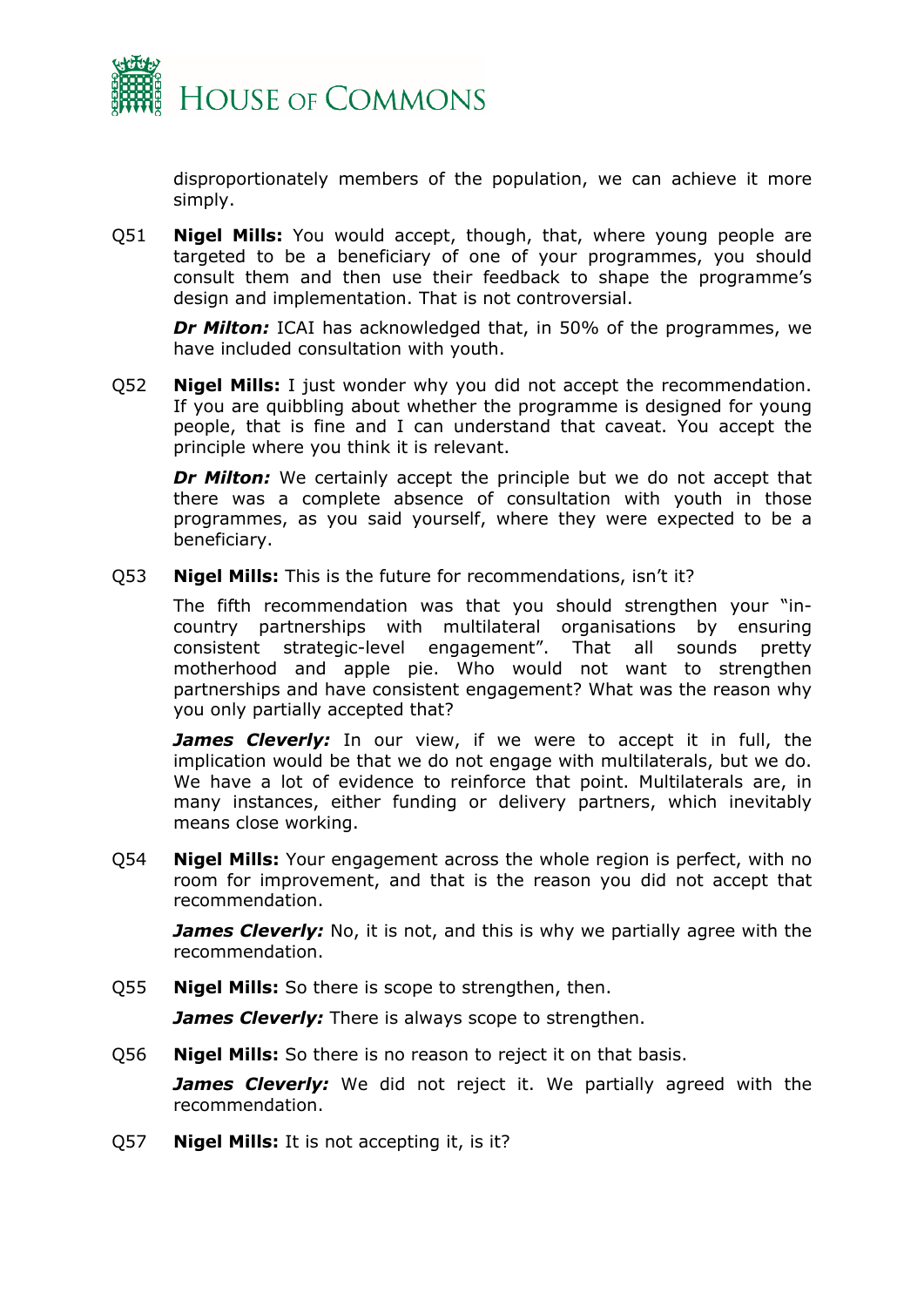

*Dr Milton:* If I could just elaborate, there were two main criticisms here. One was that, based on a limited set of interviews, we were treating the bank not as a strategic partner but only as an implementing partner. The second was that we were not sufficiently engaged with them in a joint way in analysing and designing programmes.

On the first one, we always need to manage a tension in holding partners that are stewarding UK taxpayers' money to account, so we apply our important programme management considerations, managing the money well and setting the risks etc. We would not be doing our job properly if we did not do that. There is always a dynamic tension between that and then partnering with the bank in relation to the Government on seeing a set of productive policy reforms.

We partially accepted this, because we do not recognise, from ambassadors downwards, that we do not engage consistently in a strategic dialogue with the World Bank and other multilateral partners. To some extent, we have not accepted this because we felt that the evidence base that ICAI was putting forward for this was quite limited.

On the second point, about partnering on analysis and diagnostics, there is an issue here that, if you empower a partner to deliver a programme for you but then sit on their shoulder and second-guess everything that they do and impose your own view on things, there is a bit of a contradiction there. We have to manage these tensions in the way that we can work most productively with partners. We do not necessarily always get it right across all countries and areas.

Finally, I would just like to note that part of the criticism is about not having sufficient strategic dialogue on youth employment issues. We have also been very clear that most of these programmes did not have youth employment issues as the primary objective. All our advisers, staff and ambassadors need to prioritise their external engagements. We cannot be spending all of our time across every single donor interface or group in the countries where we work.

What you will find is that we were found lacking in dialogue specifically on youth employment issues, but we would argue that, in many of those programmes, that was not the primary objective. It does not mean that strategic dialogue on the broader economic issues was not going on.

Q58 **Mr Sharma:** Dr Milton, what steps will the Government take to ensure that gender and social inclusion are at the heart of programmes geared towards equal employment opportunities in the region? The Minister touched on this briefly, but you can elaborate.

*James Cleverly:* Actually, this is an important issue. For example, in a number of our programmes, we are much more explicitly focused on women's economic empowerment and women's employment than we are, necessarily, on youth employment. Again, it is one of the by-products of demographics that, when you are talking about women's social and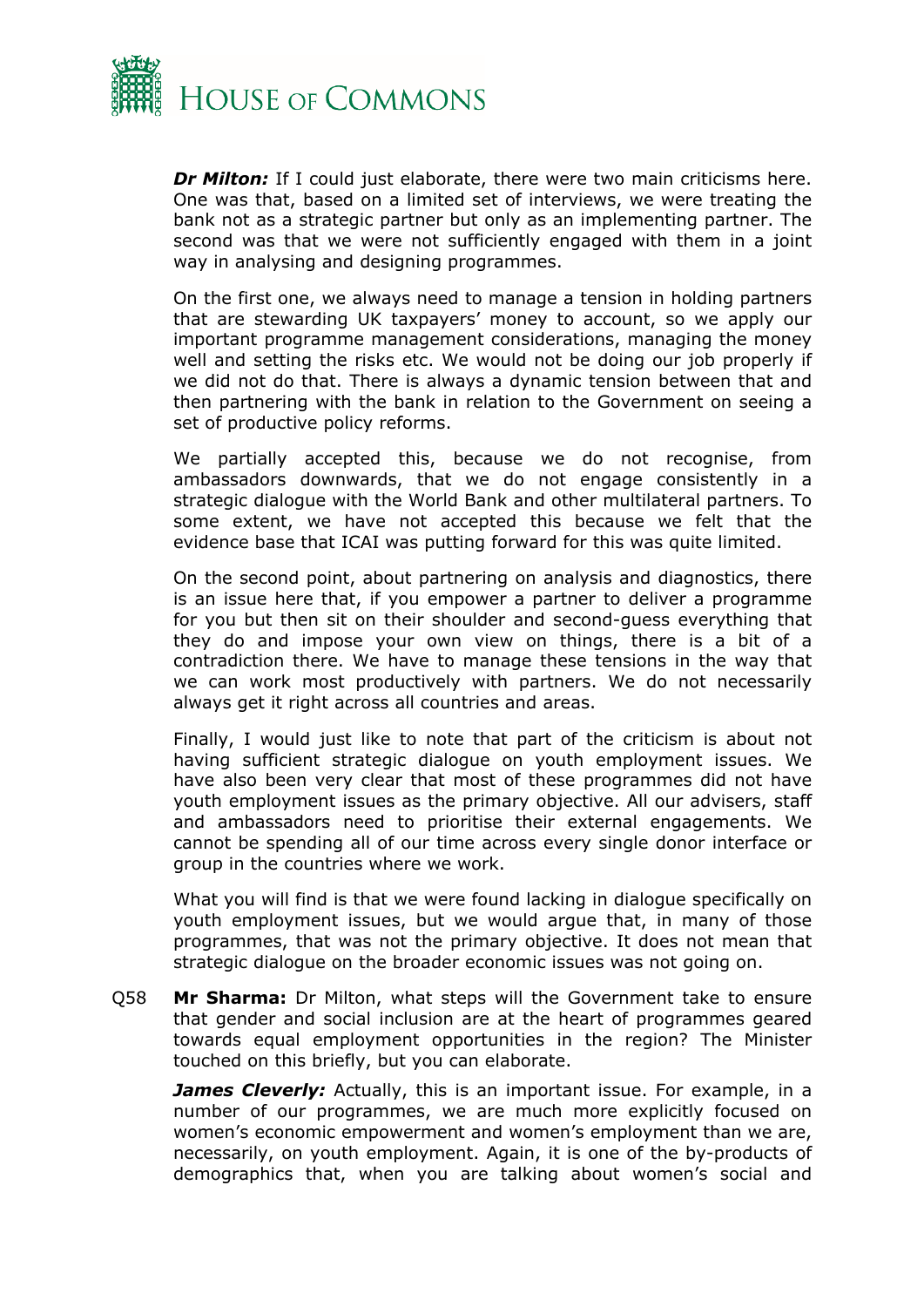

economic empowerment, you are inevitably, because of the age splits within these countries, talking about young women as well.

This is an example of where closer targeting is more useful in this sphere than in the youth unemployment sphere. One of the things that you see a lot of in the Middle East and north Africa as a region is a pretty good level of women's education, so girls are being taught and are pretty well educated, but you do not see those good levels of educational attainment translate into employment levels. That is where there is a gap. In genderrelated economic empowerment, we are more targeted because we can see that a rising tide would not necessarily lift all boats.

Your question is a valid one and one that highlights the examples of where a more universal versus a more targeted approach might be appropriate.

Q59 **Mr Sharma:** We heard last week that ICAI found a number of examples where there was poor institutional knowledge in Government due to lack of documentation and staffing changes. What steps is the FCDO taking to mitigate these factors?

*James Cleverly:* I will begin with a more general point. We are blessed as a Government with some incredibly knowledgeable and experienced development professionals who were previously at DFID and have come across to the FCDO. Through that merger process, as with all mergers, we inevitably lost some people, many of whom we would have preferred to stick with us. Sadly, it is one of the inevitabilities of organisational change. We absolutely value our people and want to keep that knowledge in-house, where possible.

On the documentation, I will ask Robin to comment on the specifics. Again, there are some examples of where looking at what we have done through a particular prism has given something of a distorted impression. I do not want to imply that we dismissed the recommendation or the criticism, because every big organisation could probably do better in making sure it captures, codifies and then uses knowledge better.

*Dr Milton:* Just to reinforce what the Minister said, we are aware of a very particular gap in recordkeeping, particularly in relation to one programme, and ICAI struggling to get full access to a full set of papers. We regret that, and we have already acted on and spoken about that with the relevant development team in that particular post.

There can occasionally be gaps in recordkeeping. Across 19 very complex programmes that were surveyed, this happened only in one quite small programme. It is not acceptable, of course, but we endeavour, where possible, to ensure good handover processes and good continuity around recordkeeping.

Just to add on the staff turnover issue as well, we do recognise the challenge there, but I would say that churn and changeover of staff is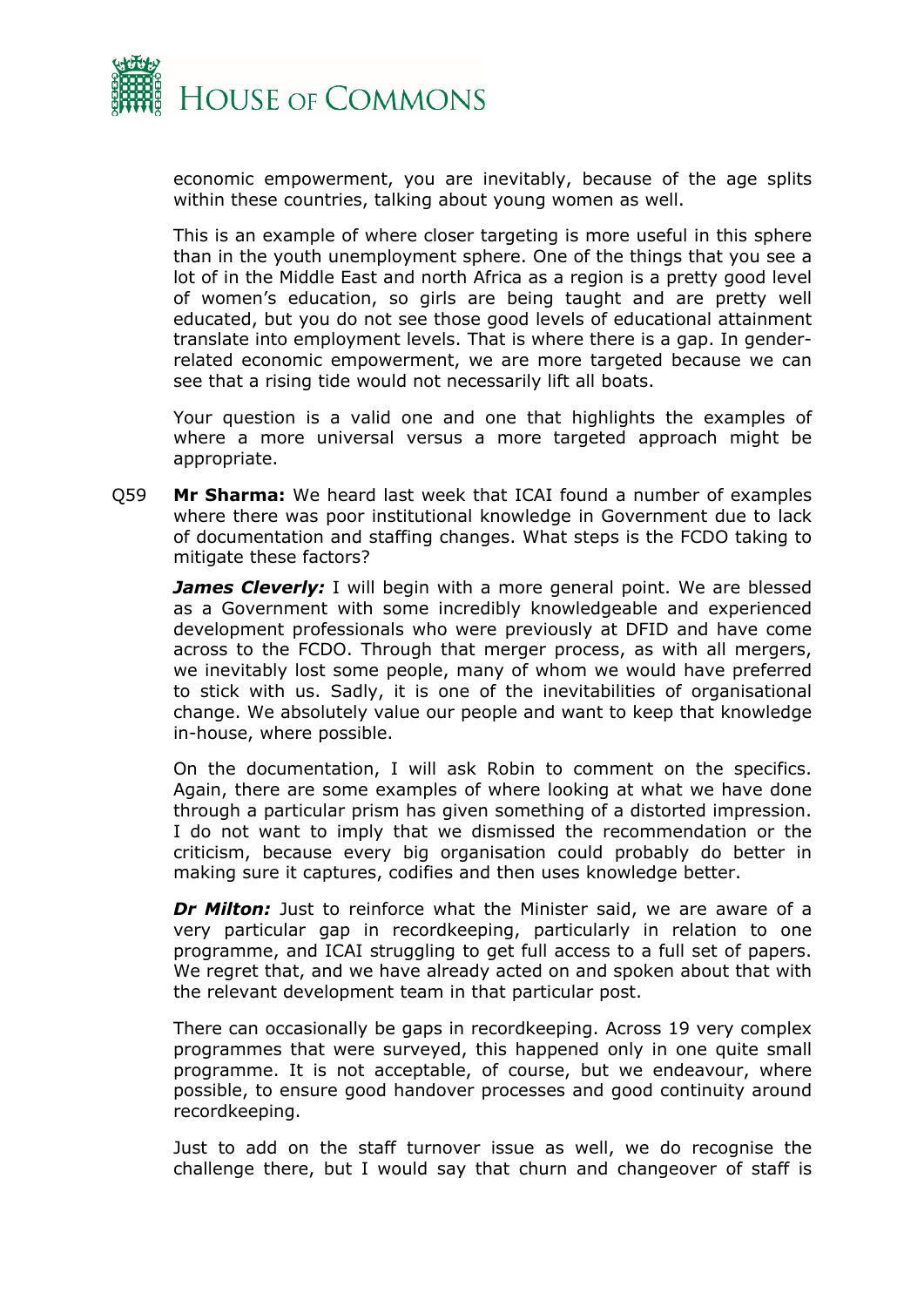

also good. It brings fresh thinking and fresh eyes. Of course, we do strive to ensure good continuity and handover between advisers and are maintaining good expertise in-country at the forefront of those relationships. Our local staff, of course, are critical to us in terms of bridging that institutional memory on particular projects where UK-based staff change.

Q60 **Mr Sharma:** The Government fell short of their targets on work permits for Syrian refugees. What are the reasons for this?

*James Cleverly:* I will ask Robin to come in with some detail. Some of the issues are with regard to the scale of this challenge, with 5.6 million registered Syrian refugees. Sometimes we underestimate the devastating impact that the conflict in Syria has had. We see Syrian refugees come to Europe but, as we know, the vast bulk of the 5.6 million have stayed in the region, in neighbouring countries.

Some of it is with regard to scale. There is a degree of complexity with regard to documentation about people. Those are some of it. I would put those forward as mitigations rather than excuses. Robin, I do not know if there is anything that you want to add to that.

*Dr Milton:* This is a hugely political issue in the countries of relevance in terms of the right to work for refugees, which jobs they can and cannot access, and how that plays out also in terms of host populations. For Jordan, arising from the London conference, there were quite ambitious targets set to deliver on work permits to Syrian refugees. By October 2021, the Government had reached 250,000, which is someway nearer to the original 300,000 target.

This is a flexible learning-by-doing approach. What we and others worked with the Jordanians to achieve is to introduce a more flexible approach to the work permits, so the occupational category and types of jobs that they are allowed to access have evolved over time, which also helped with catching up on that particular target. It has fallen short and is not where we had hoped to be in 2019, but it has accelerated quite significantly since the review was completed.

Q61 **Chair:** As a final question to you, Minister, you said to my colleague that you have no plans to publish the FCDO's MENA strategy. What can you tell us about what the strategy will cover in terms of youth unemployment?

*James Cleverly:* The strategy is an internal document for the regional delivery of the integrated review. Much of what our prioritisation will be can be easily derived from the references to the region in the integrated review. Of course, we completely understand the interrelationship between peace and security, and economic development and prosperity.

As I say, while I do not envisage us shifting to have a specific focus on youth employment, we want to make sure that stable economies provide jobs for their own populations and, where possible, for refugee